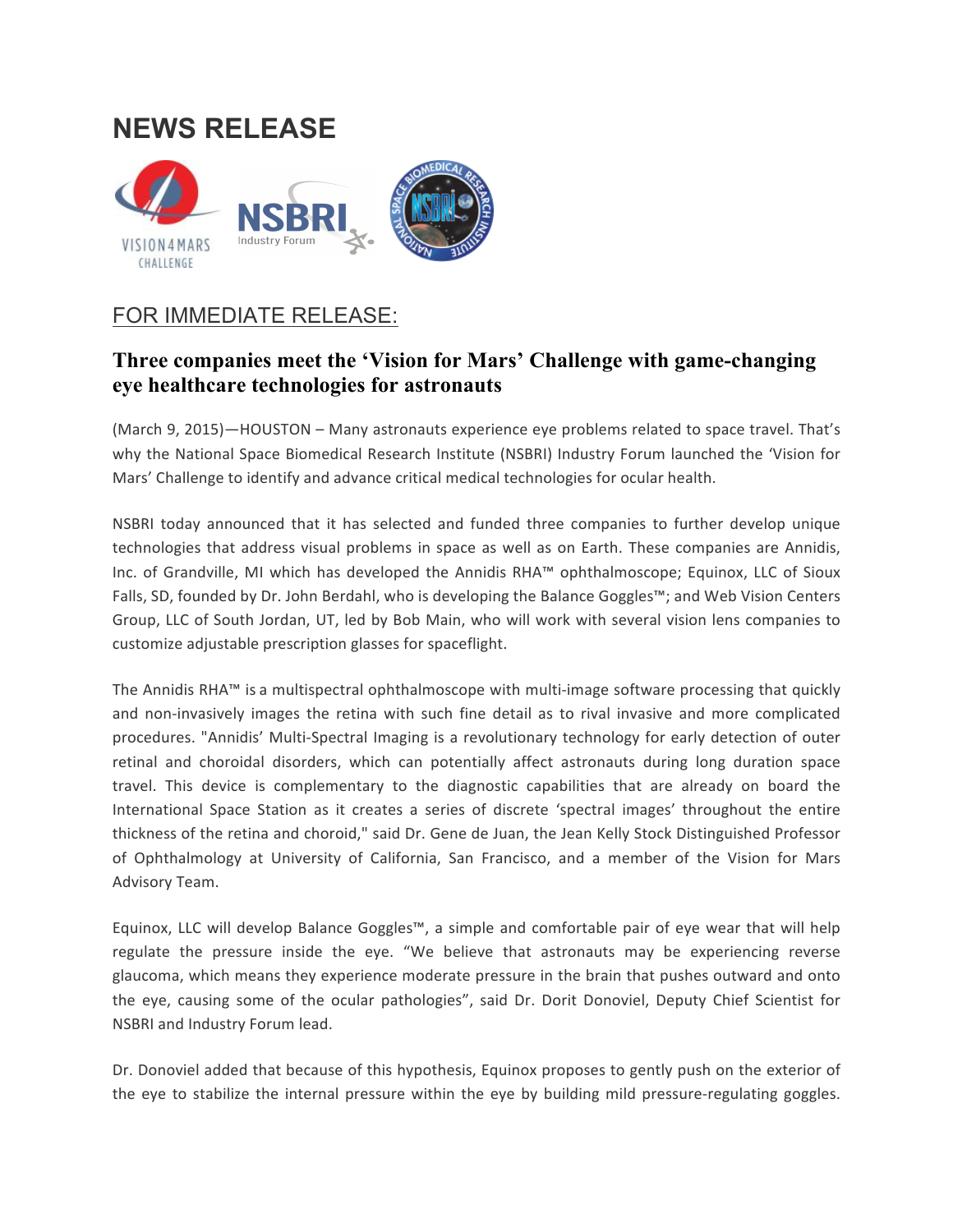The goggles will need to be worn for a specific amount a time in order to alleviate the pressure differential that may be causing the visual problems observed in some astronauts.

This technology also has the potential to benefit millions of glaucoma patients around the world who do not respond to, or cannot take, currently approved medications. By using these goggles to decrease the pressure within the eye, patients may avoid surgery or the side effects of medication.

"The Equinox device has the potential to provide a non-invasive method to treat eye problems affecting astronauts on prolonged space missions. But the spin-off of this technology is even more exciting: it could represent a therapeutic option for patients suffering from glaucoma," said ophthalmologist Steven Schallhorn M.D., retired U.S. Navy Captain who created and directed the Department of Defense refractive surgery program, and was a member of the Vision for Mars Advisory Team.

Web Vision Centers Group will work with companies that can manufacture glasses with lenses that are easily changed in order to fit a person's prescription. Donoviel said astronauts' eyes change shape in space due to reduced gravity which causes their prescriptions to vary frequently.

"These glasses will meet one of NASA's immediate operational needs", Donoviel said. Web Vision Centers Group intends to offer prescription adjustable glasses. One possibility is electronic glasses. Astronauts will be able to plug their glasses into a computer that will allow them to change the prisms in the lenses, which will alter the prescription. The other option available today is magnetic lenses, which enables wearers to switch out lenses, required by different prescriptions, on an as-needed basis.

The Earth-based markets for these lenses includes eye surgery patients whose prescriptions change over time, diabetic patients who have the need for variable prescriptions, and children who require new glasses as their eyes and vision change.

These companies were selected by NSBRI's Industry Forum Steering Council, and funding was provided through the Space Medical and Related Technologies Commercialization Program (SMARTCAP), administered by NSBRI's Industry Forum. SMARTCAP offers grants that help companies broaden the reach of their products, open new market opportunities, and simultaneously address the significant challenges faced by humans living and working in space. To be considered for funding in the upcoming open opportunity, concise online 2-page applications must be received no later than 5 p.m. central time, June 26, 2015. Submission guidelines and additional information regarding SMARTCAP are located at www.smartcap.org.

Established in 1997 through a NASA competition, NSBRI is a consortium of leading biomedical institutions including Baylor College of Medicine, Brookhaven National Laboratory, Harvard Medical School, The Johns Hopkins University, Massachusetts Institute of Technology, Morehouse School of Medicine, Mount Sinai School of Medicine, Rice University, Texas A&M University, University of Arkansas for Medical Sciences, University of Pennsylvania Health System and University of Washington. NSBRI, a  $501(c)(3)$  organization partnered with NASA, is studying the health risks related to longduration spaceflight and developing the technologies and countermeasures needed for human space